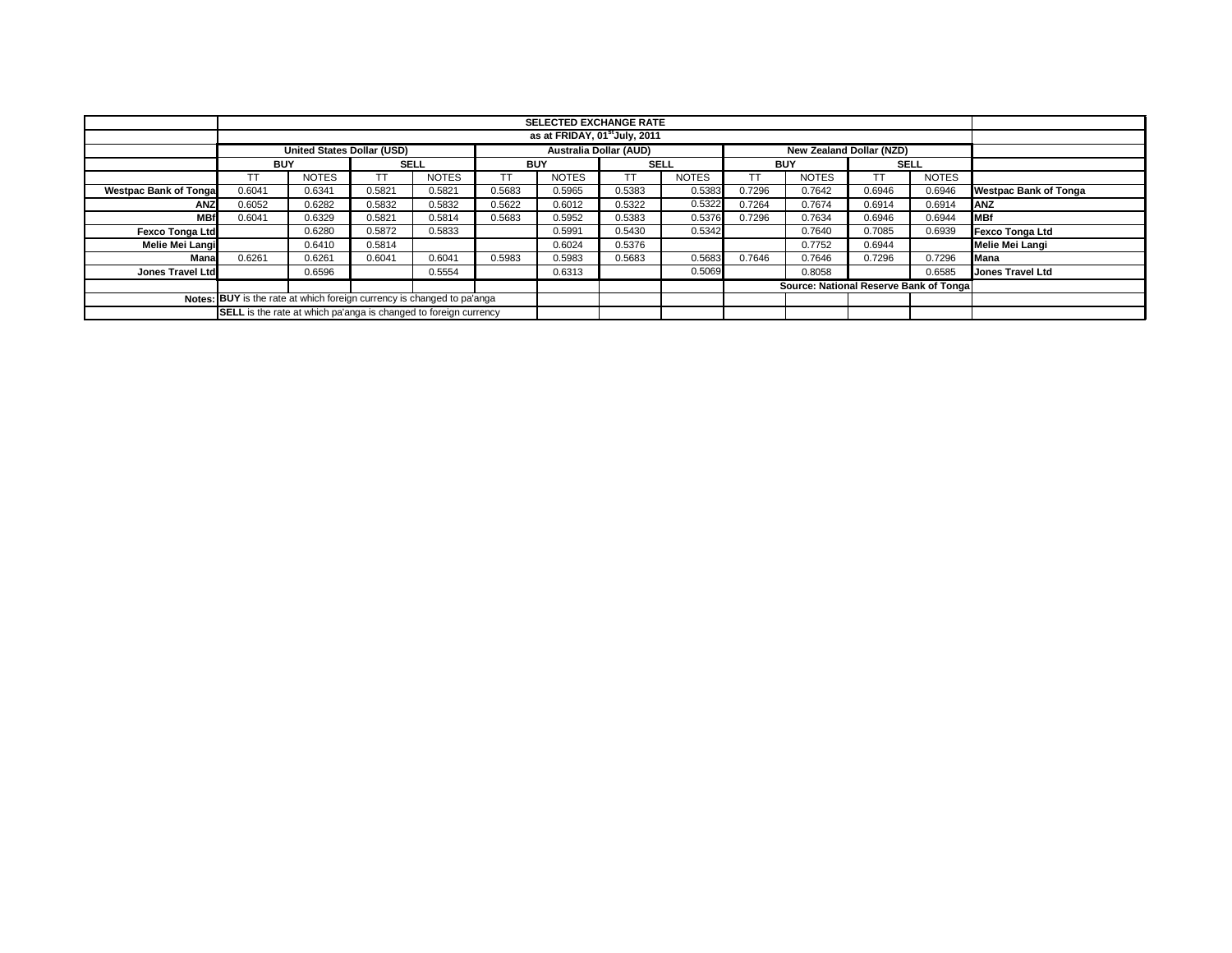|                              |                                                                        | <b>SELECTED EXCHANGE RATE</b>     |             |              |            |                               |             |              |            |                                        |        |              |                              |
|------------------------------|------------------------------------------------------------------------|-----------------------------------|-------------|--------------|------------|-------------------------------|-------------|--------------|------------|----------------------------------------|--------|--------------|------------------------------|
|                              | as at FRIDAY, 08 <sup>th</sup> July, 2011                              |                                   |             |              |            |                               |             |              |            |                                        |        |              |                              |
|                              |                                                                        | <b>United States Dollar (USD)</b> |             |              |            | <b>Australia Dollar (AUD)</b> |             |              |            | New Zealand Dollar (NZD)               |        |              |                              |
|                              | <b>BUY</b>                                                             |                                   | <b>SELL</b> |              | <b>BUY</b> |                               | <b>SELL</b> |              | <b>BUY</b> |                                        |        | <b>SELL</b>  |                              |
|                              | ТT                                                                     | <b>NOTES</b>                      |             | <b>NOTES</b> |            | <b>NOTES</b>                  |             | <b>NOTES</b> | TT.        | <b>NOTES</b>                           |        | <b>NOTES</b> |                              |
| <b>Westpac Bank of Tonga</b> | 0.6099                                                                 | 0.6407                            | 0.5879      | 0.5879       | 0.5715     | 0.6000                        | 0.5415      | 0.5415       | 0.7330     | 0.7680                                 | 0.6980 | 0.6980       | <b>Westpac Bank of Tonga</b> |
| <b>ANZ</b>                   | 0.6114                                                                 | 0.6344                            | 0.5894      | 0.5894       | 0.5656     | 0.6046                        | 0.5356      | 0.5356       | 0.7301     | 0.7711                                 | 0.6951 | 0.6951       | ANZ                          |
| <b>MBf</b>                   | 0.6099                                                                 | 0.6410                            | 0.5879      | 0.5882       | 0.5715     | 0.5988                        | 0.5415      | 0.5405       | 0.7330     | 0.7692                                 | 0.6980 | 0.6993       | <b>MBf</b>                   |
| <b>Fexco Tonga Ltd</b>       |                                                                        | 0.6345                            | 0.5955      | 0.5893       |            | 0.6028                        | 0.5477      | 0.5374       |            | 0.7679                                 | 0.7152 | 0.6975       | <b>Fexco Tonga Ltd</b>       |
| Melie Mei Langi              |                                                                        | 0.6494                            | 0.5882      |              |            | 0.6061                        | 0.5405      |              |            | 0.7813                                 | 0.6993 |              | <b>Melie Mei Langi</b>       |
| MoneyGram                    | 0.6240                                                                 |                                   | 0.5899      |              | 0.5780     |                               | 0.5419      |              | 0.7610     |                                        | 0.7011 |              | MoneyGram                    |
|                              |                                                                        |                                   |             |              |            |                               |             |              |            | Source: National Reserve Bank of Tonga |        |              |                              |
|                              | Notes: BUY is the rate at which foreign currency is changed to pa'anga |                                   |             |              |            |                               |             |              |            |                                        |        |              |                              |
|                              | SELL is the rate at which pa'anga is changed to foreign currency       |                                   |             |              |            |                               |             |              |            |                                        |        |              |                              |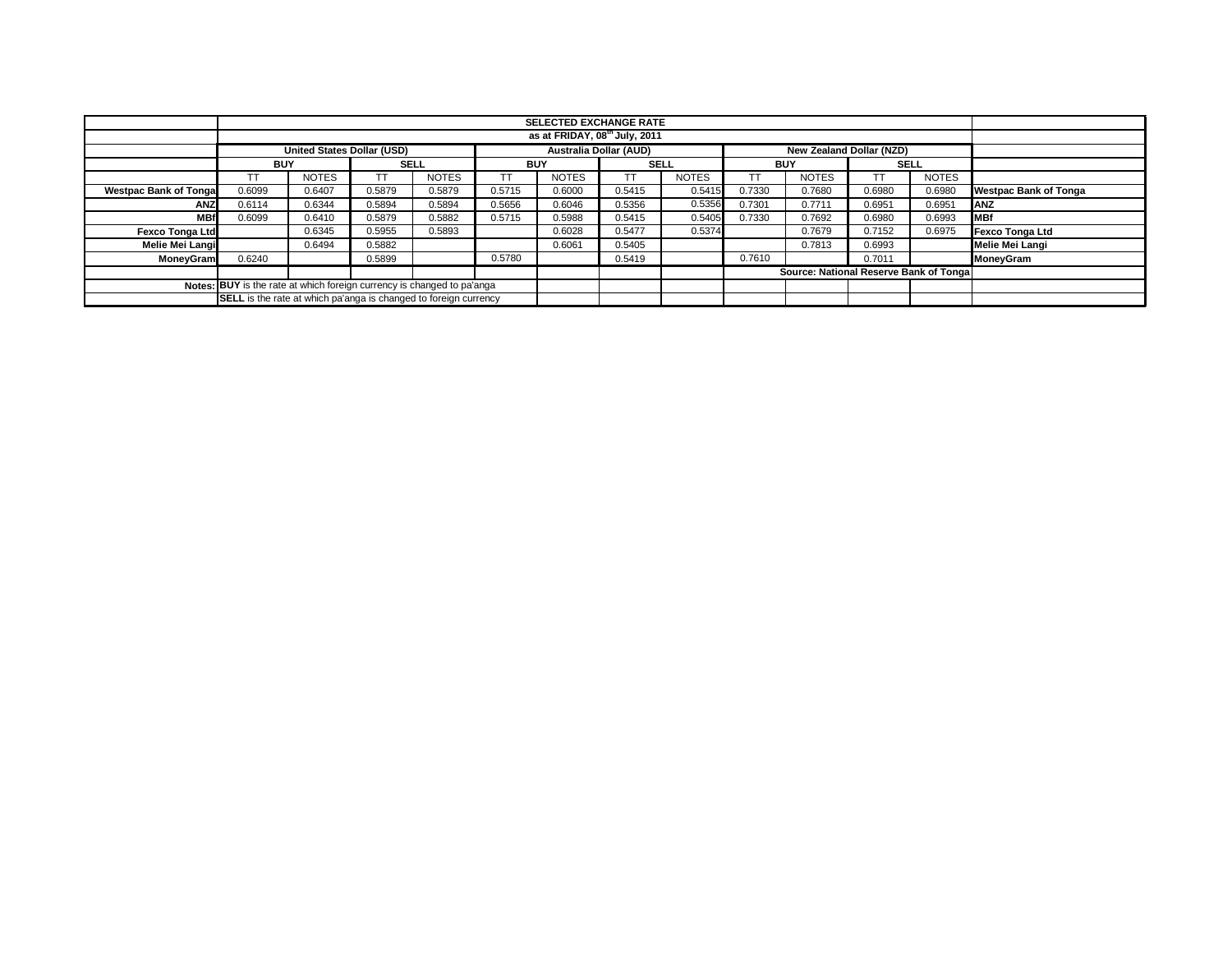|                                                                        |                                           | <b>SELECTED EXCHANGE RATE</b>                                    |             |              |            |              |                               |              |            |                                         |                          |              |                              |
|------------------------------------------------------------------------|-------------------------------------------|------------------------------------------------------------------|-------------|--------------|------------|--------------|-------------------------------|--------------|------------|-----------------------------------------|--------------------------|--------------|------------------------------|
|                                                                        | as at FRIDAY, 15 <sup>th</sup> July, 2011 |                                                                  |             |              |            |              |                               |              |            |                                         |                          |              |                              |
|                                                                        | United States Dollar (USD)                |                                                                  |             |              |            |              | <b>Australia Dollar (AUD)</b> |              |            |                                         | New Zealand Dollar (NZD) |              |                              |
|                                                                        | <b>BUY</b>                                |                                                                  | <b>SELL</b> |              | <b>BUY</b> |              | <b>SELL</b>                   |              | <b>BUY</b> |                                         | <b>SELL</b>              |              |                              |
|                                                                        |                                           | <b>NOTES</b>                                                     |             | <b>NOTES</b> |            | <b>NOTES</b> | TТ                            | <b>NOTES</b> | TТ         | <b>NOTES</b>                            | ТT                       | <b>NOTES</b> |                              |
| <b>Westpac Bank of Tongal</b>                                          | 0.6181                                    | 0.6489                                                           | 0.5961      | 0.5961       | 0.5825     | 0.6114       | 0.5525                        | 0.5525       | 0.7352     | 0.7704                                  | 0.7002                   | 0.7002       | <b>Westpac Bank of Tonga</b> |
| <b>ANZ</b>                                                             | 0.6191                                    | 0.6421                                                           | 0.5971      | 0.5971       | 0.5760     | 0.6150       | 0.5460                        | 0.5460       | 0.7324     | 0.7734                                  | 0.6974                   | 0.6974       | <b>ANZ</b>                   |
| <b>MBf</b>                                                             | 0.6181                                    | 0.6494                                                           | 0.5961      | 0.5952       | 0.5825     | 0.6098       | 0.5525                        | 0.5525       | 0.7352     | 0.7692                                  | 0.7002                   | 0.6993       | <b>MBf</b>                   |
| <b>Fexco Tonga Ltd</b>                                                 |                                           | 0.6425                                                           | 0.6031      | 0.5967       |            | 0.6138       | 0.5575                        | 0.5472       |            | 0.7702                                  | 0.7164                   | 0.6996       | <b>Fexco Tonga Ltd</b>       |
| Rowenal                                                                |                                           |                                                                  |             |              |            |              | 0.5490                        |              |            |                                         | 0.7023                   |              | Rowena                       |
| Melie Mei Langi                                                        |                                           | 0.6579                                                           | 0.5952      |              |            | 0.6173       | 0.5525                        |              |            | 0.7813                                  | 0.6993                   |              | Melie Mei Langi              |
| Mana                                                                   | 0.6401                                    | 0.6401                                                           | 0.6181      | 0.6181       | 0.6125     | 0.6125       | 0.5825                        | 0.5825       | 0.7702     | 0.7702                                  | 0.7352                   | 0.7352       | Mana                         |
| Jones Travel Ltd                                                       |                                           | 0.6742                                                           |             | 0.5687       |            | 0.6458       |                               | 0.5200       |            | 0.8121                                  |                          | 0.6642       | <b>Jones Travel Ltd</b>      |
| <b>MoneyGram</b>                                                       | 0.6237                                    |                                                                  | 0.5896      |              | 0.5800     |              | 0.5441                        |              | 0.7525     |                                         | 0.6929                   |              | <b>MoneyGram</b>             |
|                                                                        |                                           |                                                                  |             |              |            |              |                               |              |            | Source: National Reserve Bank of Tongal |                          |              |                              |
| Notes: BUY is the rate at which foreign currency is changed to pa'ang: |                                           |                                                                  |             |              |            |              |                               |              |            |                                         |                          |              |                              |
|                                                                        |                                           | SELL is the rate at which pa'anga is changed to foreign currency |             |              |            |              |                               |              |            |                                         |                          |              |                              |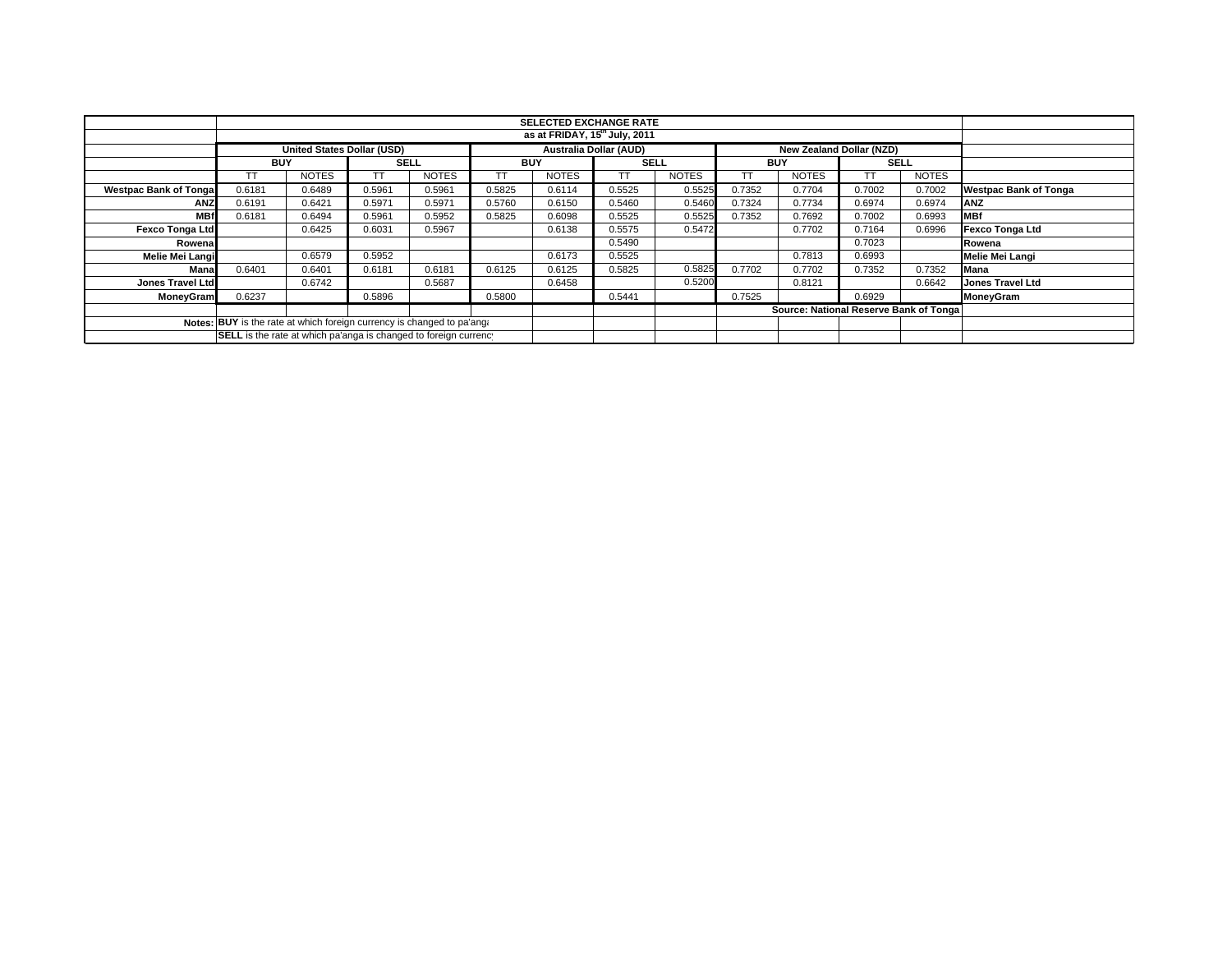|                                                                        |                                                                  |                                           |             |              |            | <b>SELECTED EXCHANGE RATE</b> |                               |              |            |                                         |             |              |                              |
|------------------------------------------------------------------------|------------------------------------------------------------------|-------------------------------------------|-------------|--------------|------------|-------------------------------|-------------------------------|--------------|------------|-----------------------------------------|-------------|--------------|------------------------------|
|                                                                        |                                                                  | as at FRIDAY, 22 <sup>th</sup> July, 2011 |             |              |            |                               |                               |              |            |                                         |             |              |                              |
|                                                                        | <b>United States Dollar (USD)</b>                                |                                           |             |              |            |                               | <b>Australia Dollar (AUD)</b> |              |            | New Zealand Dollar (NZD)                |             |              |                              |
|                                                                        | <b>BUY</b>                                                       |                                           | <b>SELL</b> |              | <b>BUY</b> |                               | <b>SELL</b>                   |              | <b>BUY</b> |                                         | <b>SELL</b> |              |                              |
|                                                                        |                                                                  | <b>NOTES</b>                              |             | <b>NOTES</b> |            | <b>NOTES</b>                  | TТ                            | <b>NOTES</b> | TТ         | <b>NOTES</b>                            | ТT          | <b>NOTES</b> |                              |
| <b>Westpac Bank of Tongal</b>                                          | 0.6305                                                           | 0.6615                                    | 0.6085      | 0.6085       | 0.5869     | 0.6161                        | 0.5569                        | 0.5569       | 0.7310     | 0.7657                                  | 0.6960      | 0.6960       | <b>Westpac Bank of Tonga</b> |
| ANZ                                                                    | 0.6310                                                           | 0.6540                                    | 0.6090      | 0.6090       | 0.5805     | 0.6195                        | 0.5505                        | 0.5505       | 0.7283     | 0.7693                                  | 0.6933      | 0.6933       | <b>ANZ</b>                   |
| <b>MBf</b>                                                             | 0.6305                                                           | 0.6623                                    | 0.6085      | 0.6098       | 0.5869     | 0.6173                        | 0.5569                        | 0.5556       | 0.7310     | 0.7634                                  | 0.6960      | 0.6944       | <b>MBf</b>                   |
| <b>Fexco Tonga Ltd</b>                                                 |                                                                  | 0.6540                                    | 0.6104      | 0.6089       |            | 0.6186                        | 0.5581                        | 0.5515       |            | 0.7660                                  | 0.7072      | 0.6972       | <b>Fexco Tonga Ltd</b>       |
| Rowenal                                                                |                                                                  |                                           |             |              |            |                               | 0.5520                        |              |            |                                         | 0.6933      |              | Rowena                       |
| Melie Mei Langi                                                        |                                                                  | 0.6711                                    | 0.6098      |              |            | 0.6250                        | 0.5556                        |              |            | 0.7752                                  | 0.6944      |              | Melie Mei Langi              |
| Mana                                                                   | 0.6525                                                           | 0.6525                                    | 0.6305      | 0.6305       | 0.6169     | 0.6169                        | 0.5869                        | 0.5869       | 0.7660     | 0.7660                                  | 0.7310      | 0.7310       | Mana                         |
| Jones Travel Ltd                                                       |                                                                  | 0.6867                                    |             | 0.5800       |            | 0.6505                        |                               | 0.5243       |            | 0.8078                                  |             | 0.6603       | <b>Jones Travel Ltd</b>      |
| <b>MoneyGram</b>                                                       | 0.6423                                                           |                                           | 0.6072      |              | 0.5988     |                               | 0.5615                        |              | 0.7622     |                                         | 0.7021      |              | <b>MoneyGram</b>             |
|                                                                        |                                                                  |                                           |             |              |            |                               |                               |              |            | Source: National Reserve Bank of Tongal |             |              |                              |
| Notes: BUY is the rate at which foreign currency is changed to pa'ang. |                                                                  |                                           |             |              |            |                               |                               |              |            |                                         |             |              |                              |
|                                                                        | SELL is the rate at which pa'anga is changed to foreign currency |                                           |             |              |            |                               |                               |              |            |                                         |             |              |                              |